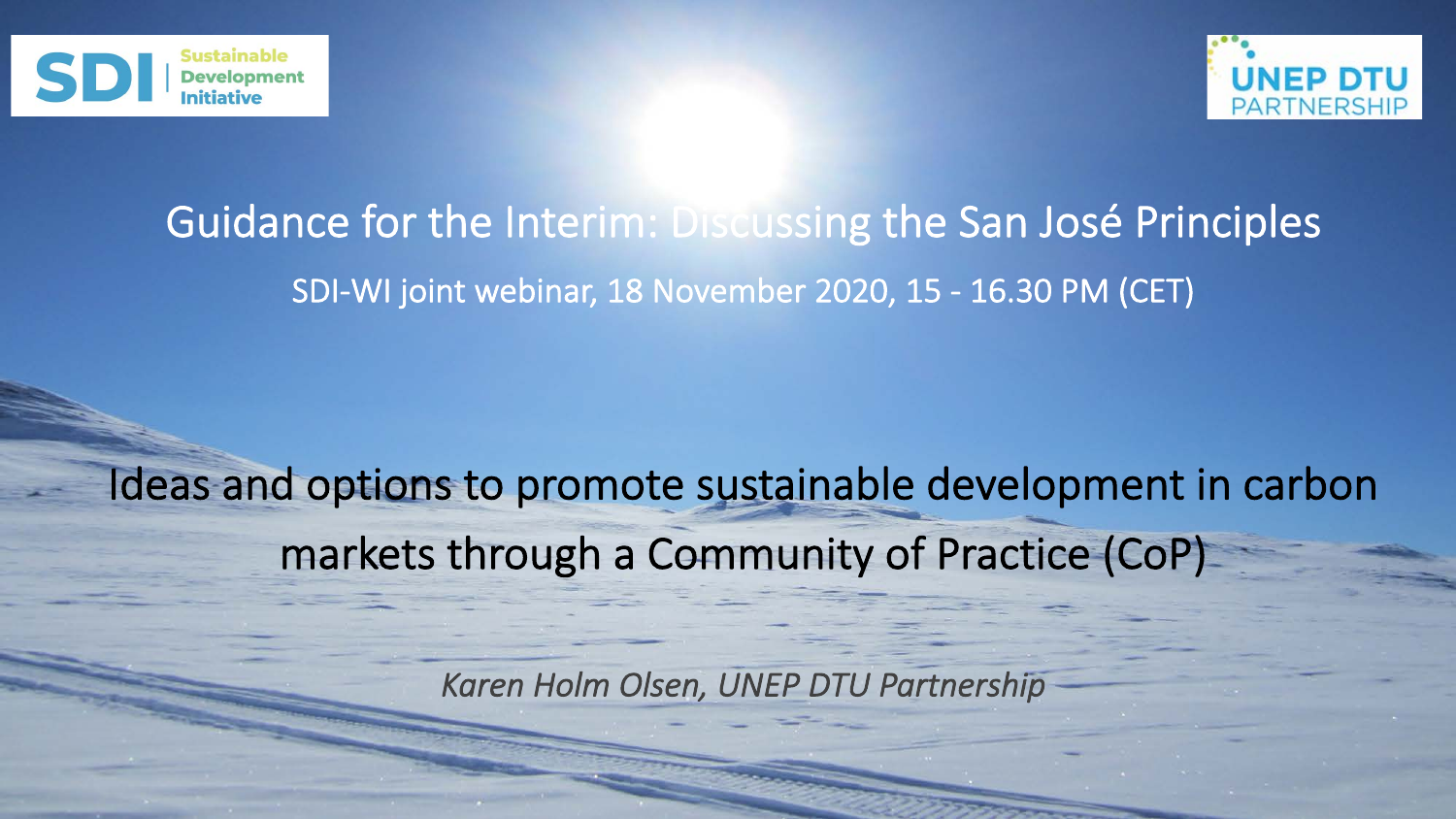# **Outline**

- **Objectives** of a CoP to promote sustainable development and high ambition in carbon markets
- **Ideas** to promote sustainable development and enable ambition raising through the SJP
- **Options** for the SDI to support a CoP, possibly starting from the SJP, strategically positioned in relation to other coalitions, partnerships and initiatives
- **Questions/poll** to get participant feedback on the ideas and options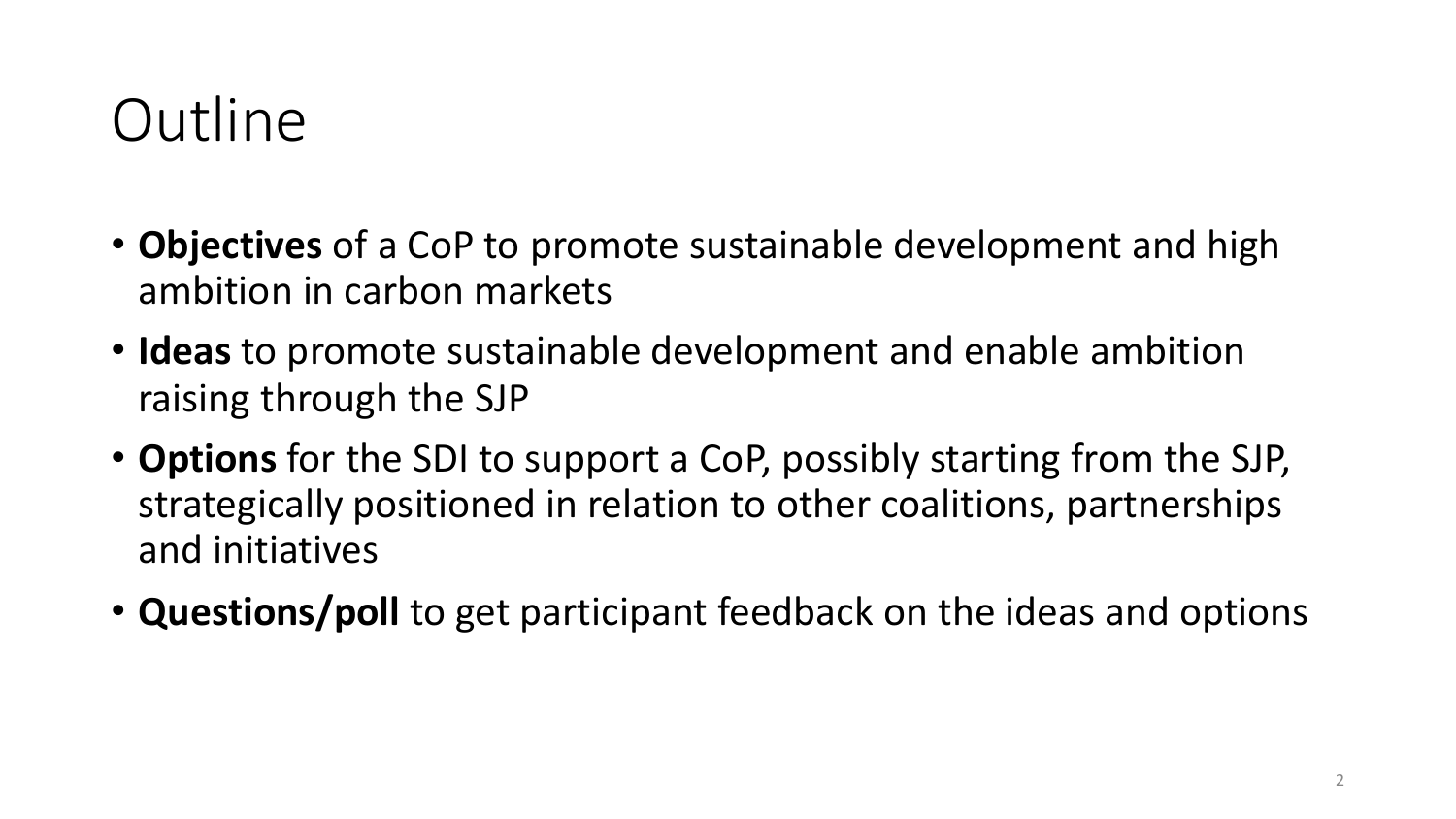### Objectives of a CoP to promote SD & high ambition

- to support development of the carbon market *outside* official UNFCCC negotiations through development and use of SD tools and approaches, sharing of piloting experiences and good practice examples
- to create a learning partnership, a 'club' of willing Parties and stakeholders, to promote SD and enable climate action and NDC ambition raising
- to explore interest, modalities and feasibility to form a CoP, starting from the San José Principles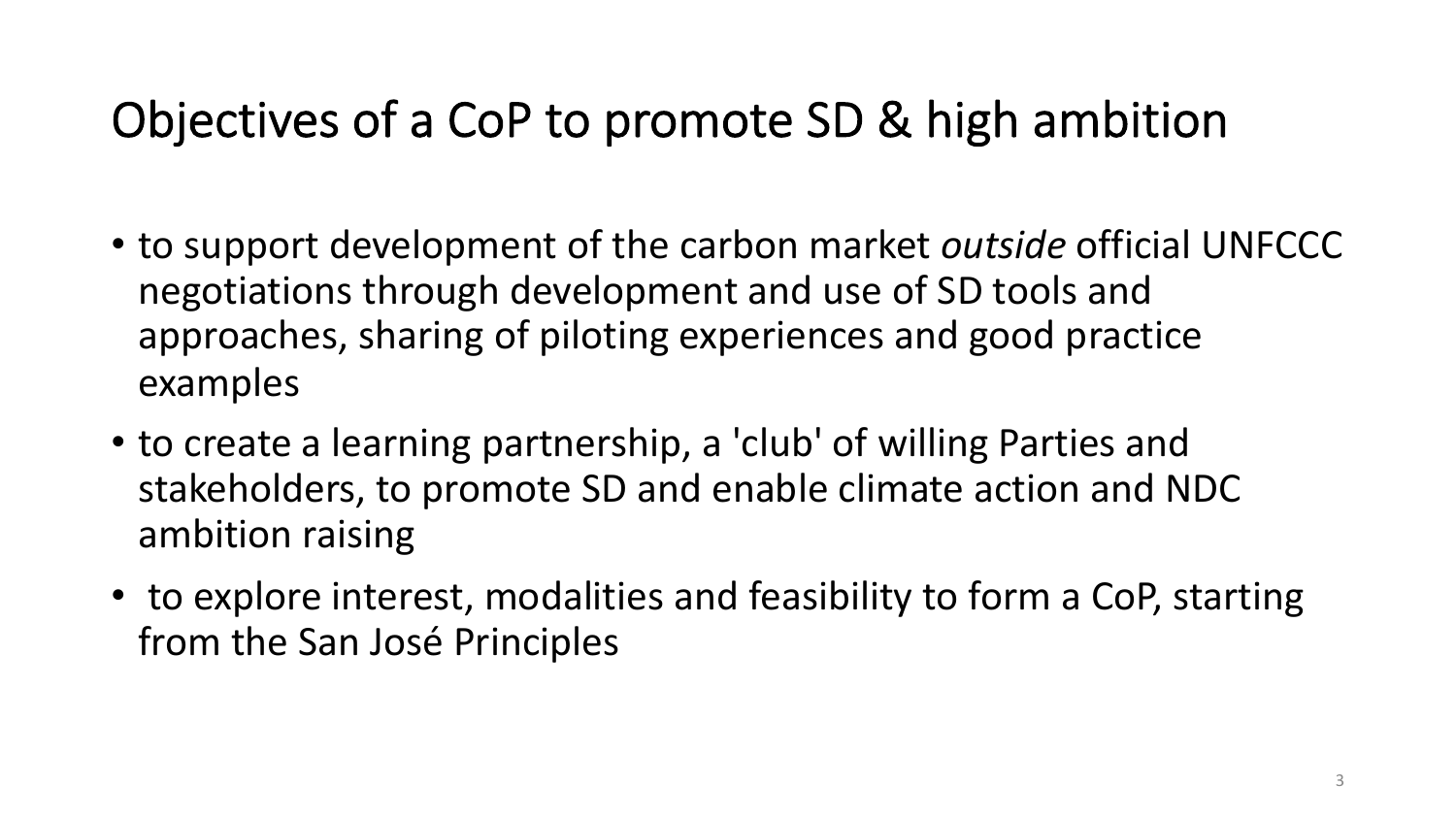#### Issues and ideas to promote SD and high ambition in carbon markets

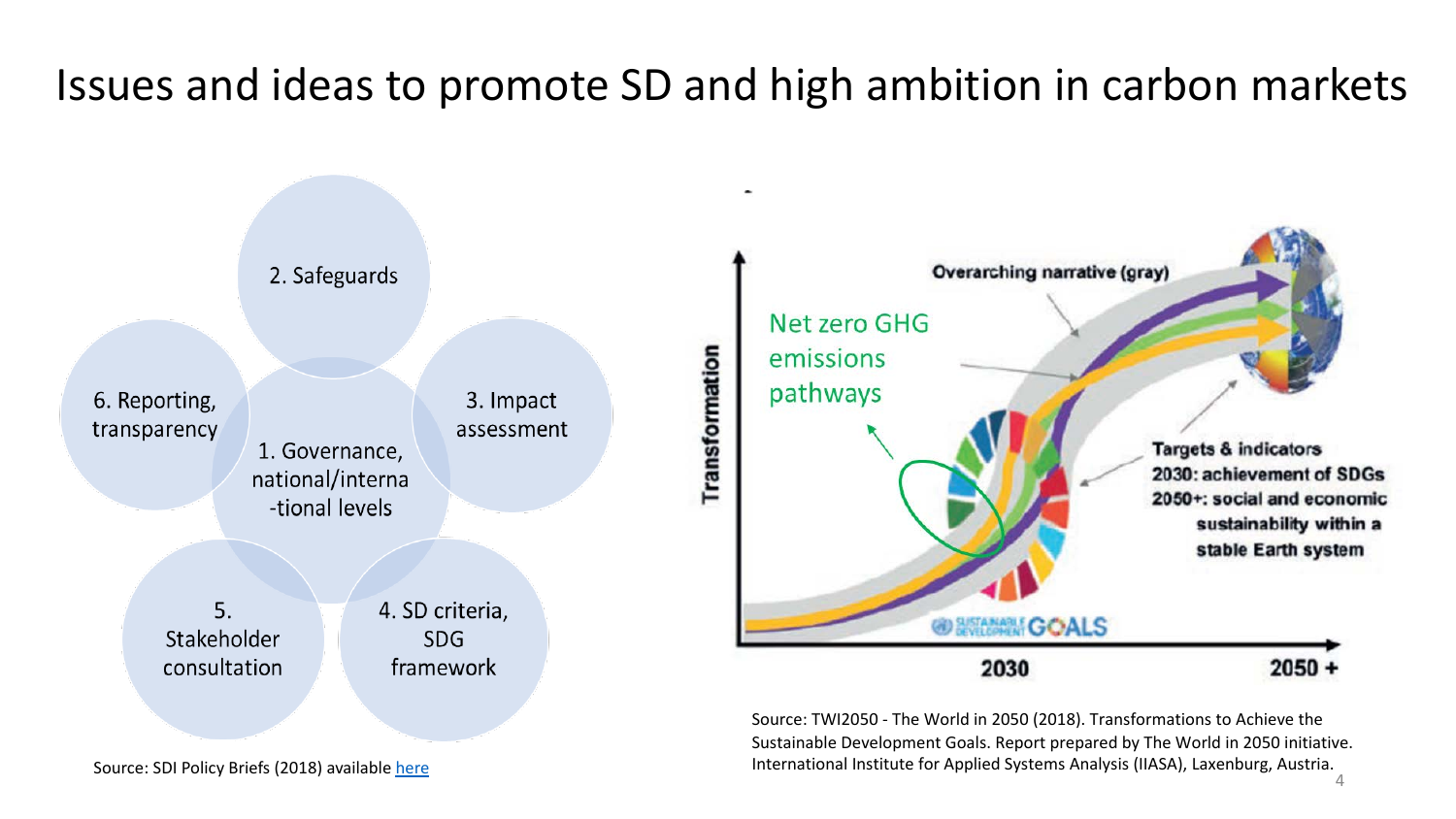### Ideas to promote SD through the SJP - higlighted in blue text

#### **San Jose Principles for High Ambition and Integrity in International Carbon Markets**

At the Pre-COP, a large number of participants shared their expectations on what is needed to deliver a robust and ambitious outcome for Article 6. They were of the view that the implementation of the Paris Agreement must be firmly grounded in what the best available science tells us is necessary to deliver on the long-term temperature goal of the Agreement: the highest possible ambition in mitigation and adaptation in context of a just transition towards the 2030 Agenda global goals for sustainable development.

As the end of the second commitment period of the Kyoto Protocol approaches, there is an urgent need for clarity with regard to the future international framework for use of market-based approaches towards international climate and sustainable development goals.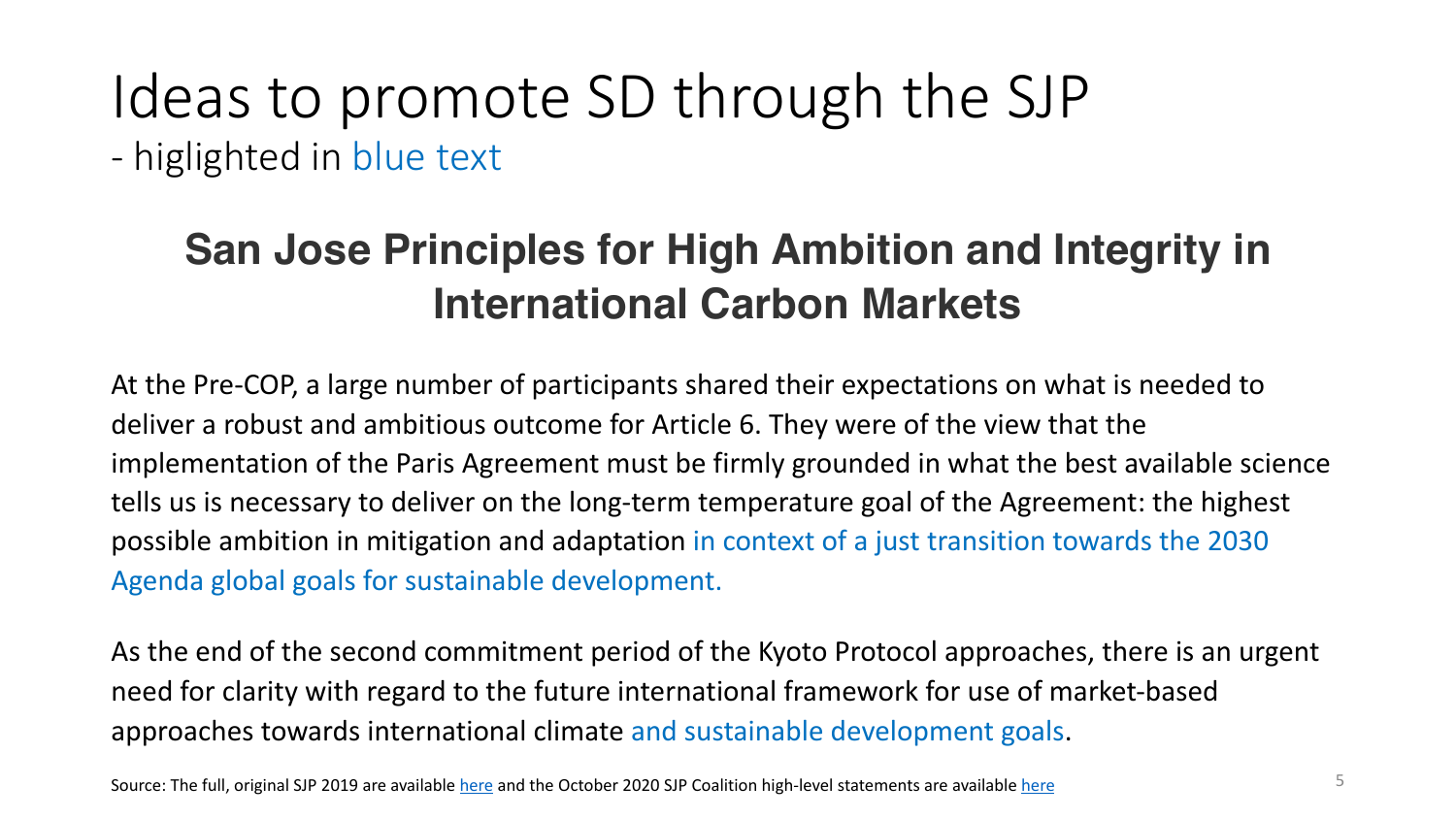# Ideas to promote SD through the SJP (cntd.)

#### **Principles: -** that also promote SD

- Applies allocation methodologies, baseline methodologies and sustainable development tools and approaches that support domestic NDC and SDG achievement and contribute to achievement of the Paris Agreement's longterm temperature goal aligned with the 2030 Agenda incl. respect for human rights. Uses CO2-equivalence in reporting and accounting for emissions and removals, fully applying the principles of transparency, accuracy, consistency, comparability and completeness
- Ensures incentives to progression and supports all Parties in moving toward economy-wide emission targets for a just transition to sustainability.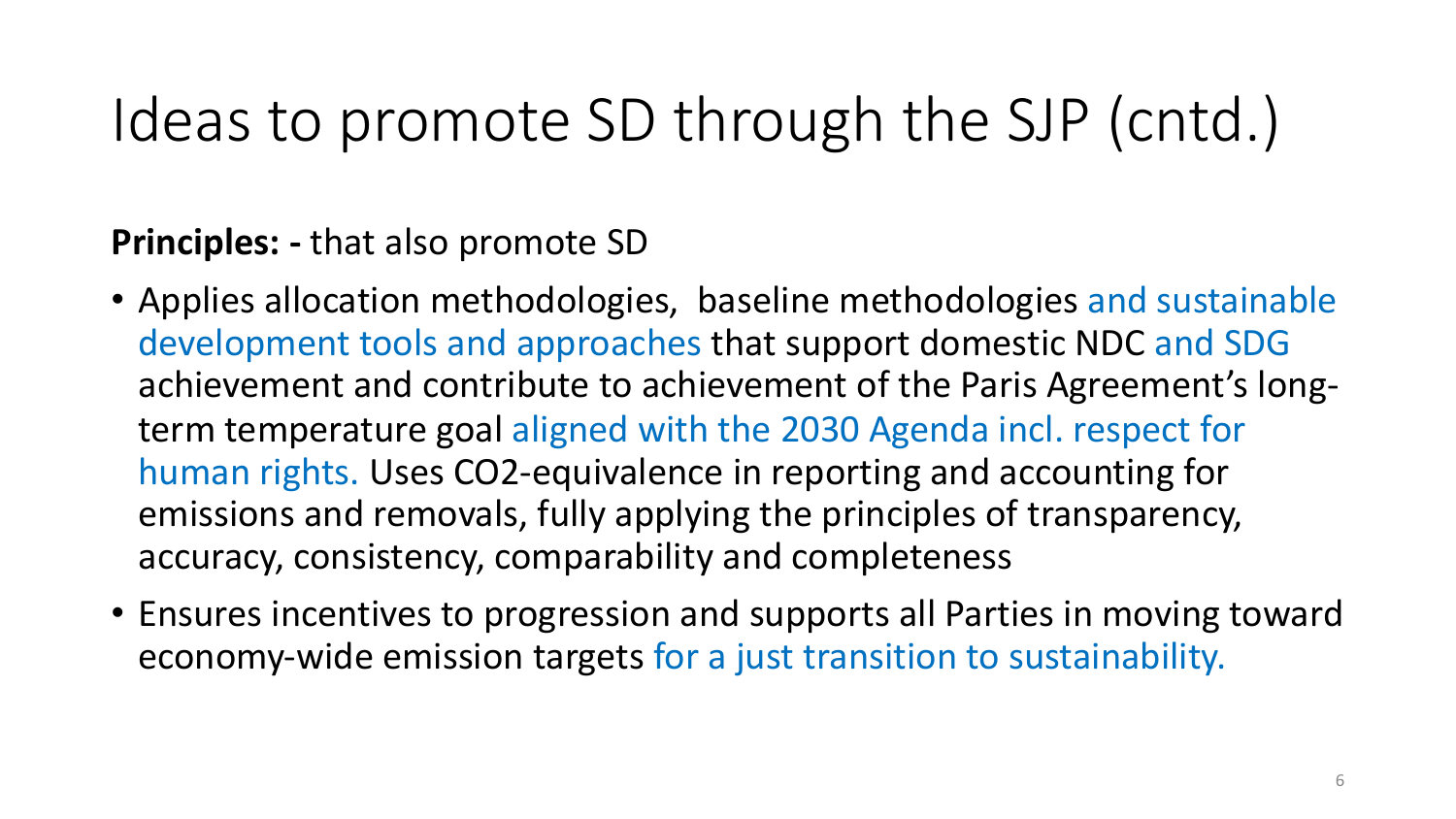#### Options for the SDI to support a CoP

Objective of the SDI:

SDI

SDI website available [here](https://unepdtu.org/project/sustainable-development-dialogue-on-the-implementation-of-article-6-of-the-paris-agreement-under-the-unfccc-process/)

*"A Party driven dialogue with the aim to help overcome knowledge and political barriers for Parties to promote sustainable development through voluntary cooperation under Article 6"*

7

The Sustainable Development Initiative (SDI) for Art. 6 aims at promoting strong provisions on sustainable development in the rulebook of Art. 6. The initiative is a collaboration between UNEP DTU Partnership and the Gold Standard Foundation launched in 2017 and supported by Belgium, Finland, Germany, Norway and Sweden in 2020. Views stated are those of the presenters and do not represent any consensus among the Parties involved.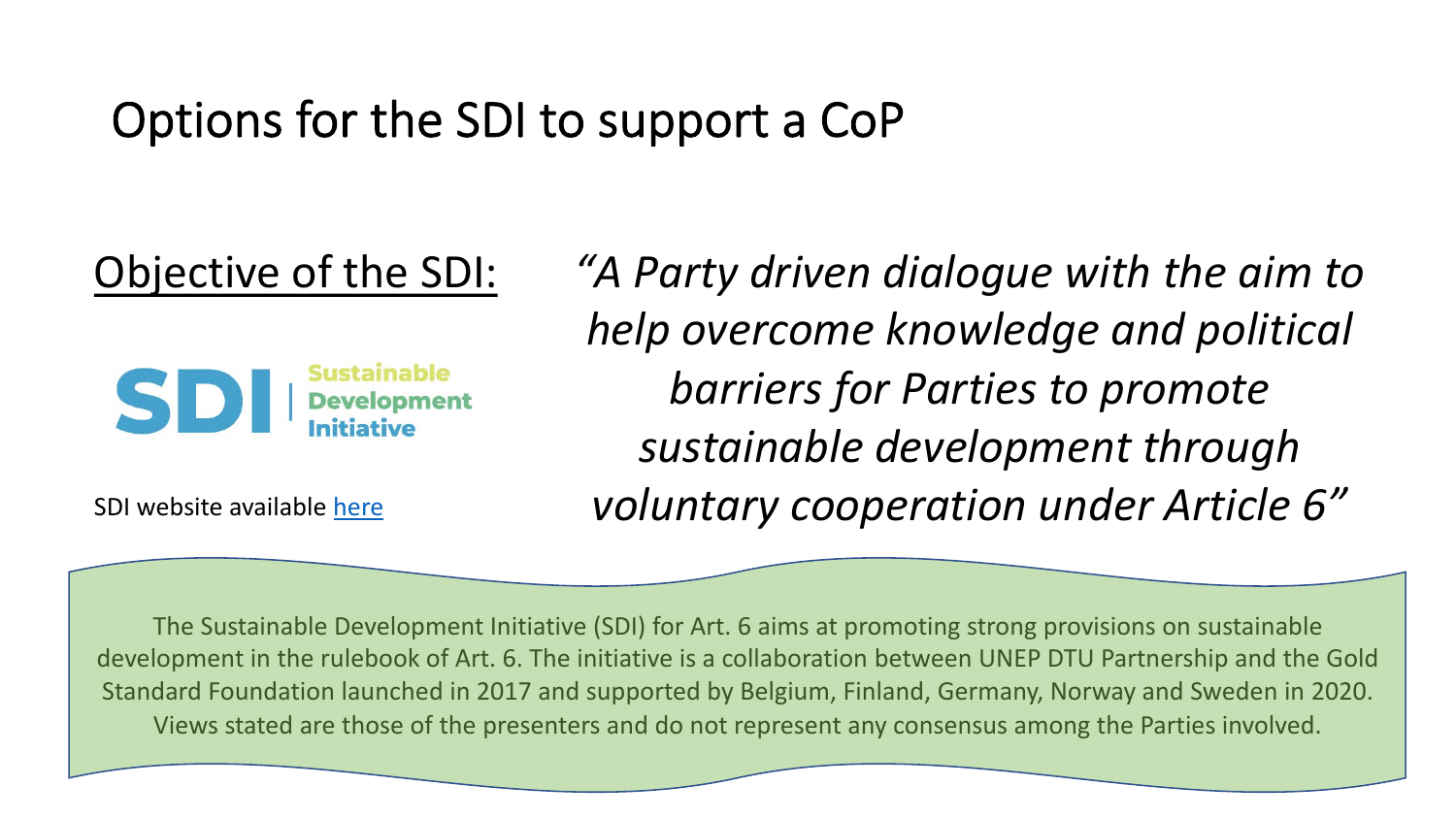# Mapping of strategic initiatives and partners